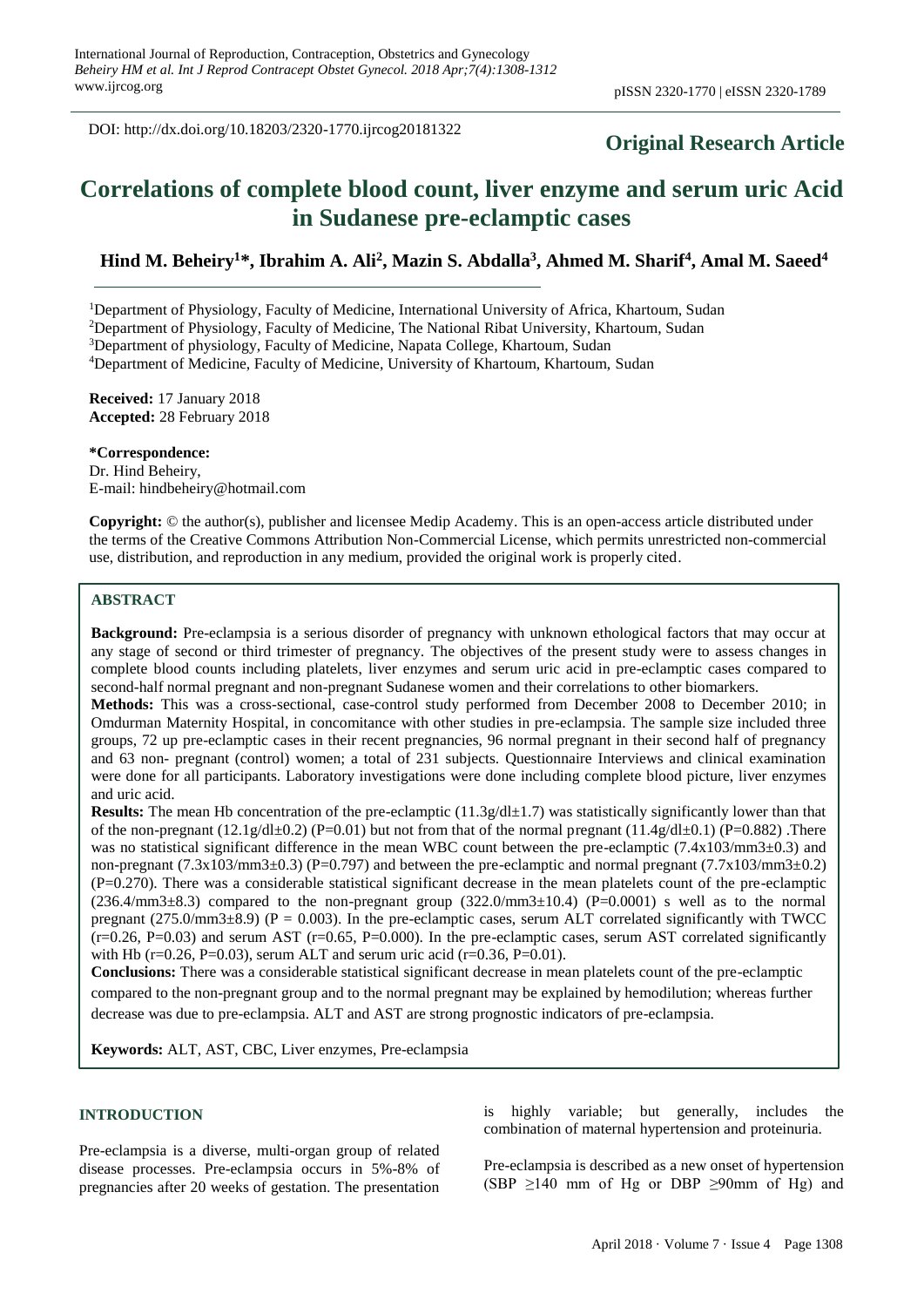proteinuria ( $\geq 0.3$ g or 300mg protein in a 24-hour urine specimen or 1+ on dipstick) after 20 weeks of gestational age; it's also referred to as toxaemia of pregnancy.<sup>1</sup> Severe pre-eclampsia is associated with pitting edema, headache, visual disturbances, and epigastric pain after 20th week gestation.2,3 Pre-eclampsia is a leading cause of maternal and fetal morbidity and mortality in developing countries.4.5 The targeted organs are kidney, liver and brain which could be attributed to auto-intoxication; physiological derangement of the organs is self-evident.<sup>6</sup> Reduction in utero-placental perfusion is considered as a major cause of fetal distress in pre-eclampsia.<sup>7,8</sup>

Pre-eclampsia is a disorder in which a multitude of environmental, genetic as well as immunological factors intersect.<sup>9</sup> There are several studies which suggested that platelets may play a major role in the etiopathogenesis of pre-eclampsia. Changes in coagulation system, in established pre-eclampsia, are well documented.<sup>10</sup>

Among the hematological changes that occur in preeclampsia, thrombocytopenia is the most common. Thrombocytopenia is classically defined as a platelet count less than 150,000/cu mm. <sup>11</sup> The pathogenesis of thrombocytopenia in pre-eclampsia is not clear. Although it is suggested that low platelet count in pre-eclampsia are associated with abnormal activation of coagulation system and accelerated platelet consumption.<sup>12</sup>

Severe pre-eclampsia has been characterized by one or more of the following criteria: sustained systolic BP 160 mmHg or diastolic BP 110mmHg while on bed rest, nephrotic-range proteinuria, sudden oliguria, central nervous system disturbances, pulmonary edema or cyanosis, epigastric or right upper quadrant pain, liver dysfunction, thrombocytopenia, and fetal growth restriction.<sup>13,14</sup>

Thus, severe pre-eclampsia may be diagnosed even with mildly elevated BP if there is other evidence of significant end organ disease. HELLP syndrome may or may not occur in conjunction with proteinuria or hypertension, although most patients will also have preeclamptic symptoms.15,16 HELLP syndrome is considered to be a severe form of disease, so its management may include prompt delivery of the fetus whether or not proteinuria or hypertension is present.

Uric acid (UA) has been associated for long time with pre-eclampsia, and it is of simple and inexpensive determination. Briefly, UA is the oxidation end product of purine metabolism in humans and higher primates, and its serum level results from the balance of endogenous production, dietary intake and elimination, which occurs for one-third through the gastro-enteric tract and for the remaining two-thirds through the kidney, by filtration and active secretion. Normal values in non-pregnant women of childbearing age, range from 3.0 to 6.0 mg/dl, lower than in men, as estrogens have a potent uricosuric effect.

Maternal mortality due to pre-eclampsia might be reduced through regular monitoring of platelet count and serum uric acid as a part of antenatal care routine checkup. Few studies are done in this area in Sudan. Therefore, the present study was designed to assess the association of complete blood count including platelets, liver enzymes and serum uric acid in pre-eclampsia.

## **METHODS**

This was a cross-sectional, case-control and hospitalbased study performed during a two-year period from December 2008 to December 2010; in Omdurman Maternity Hospital, in concomitance with other studies in pre-eclampsia. The objectives of the study were to assess changes in complete blood counts including platelets, liver enzymes and serum uric acid in pre-eclamptic cases compared to second-half normal pregnant and nonpregnant Sudanese women and their correlations to other biomarkers.

The samples selection was done by a systematic random selection every other day. It included three groups, 72 newly discovered and/or already diagnosed and followedup pre-eclamptic cases in their recent pregnancies, 96 normal pregnant in their second half of pregnancy (20 weeks of pregnancy and onwards) and 63 non- pregnant (control) women; a total of 231 subjects. Selected participants were informed about the study; and their written consent was taken prior to admission into the antenatal ward for one day they were assured about the privacy of the data.

## *Inclusion criteria*

All the pregnant participants to be in the second half of pregnancy with regular follow–up cards and all the non-pregnant to have no history of diabetes mellitus, essential hypertension, renal disease or any other chronic disease.

#### *Exclusion criteria*

Subjects with multiple pregnancies and/or have any obstetrical abnormality like placenta praevia, polyhydramnios

The enrolment of pregnant women for the study was performed by the assigned obstetricians in the antenatal care clinics. Questionnaire Interviews and clinical examination were done for all participants. Laboratory investigations were done including complete blood picture, liver enzymes and uric acid.

#### *Statistical analysis*

The data was analyzed by SPSS software R 9.0 (SPSS, Inv., Chicago, IL, USA) program Version 20, with the use of Spearman's test, t-student, Chi-square,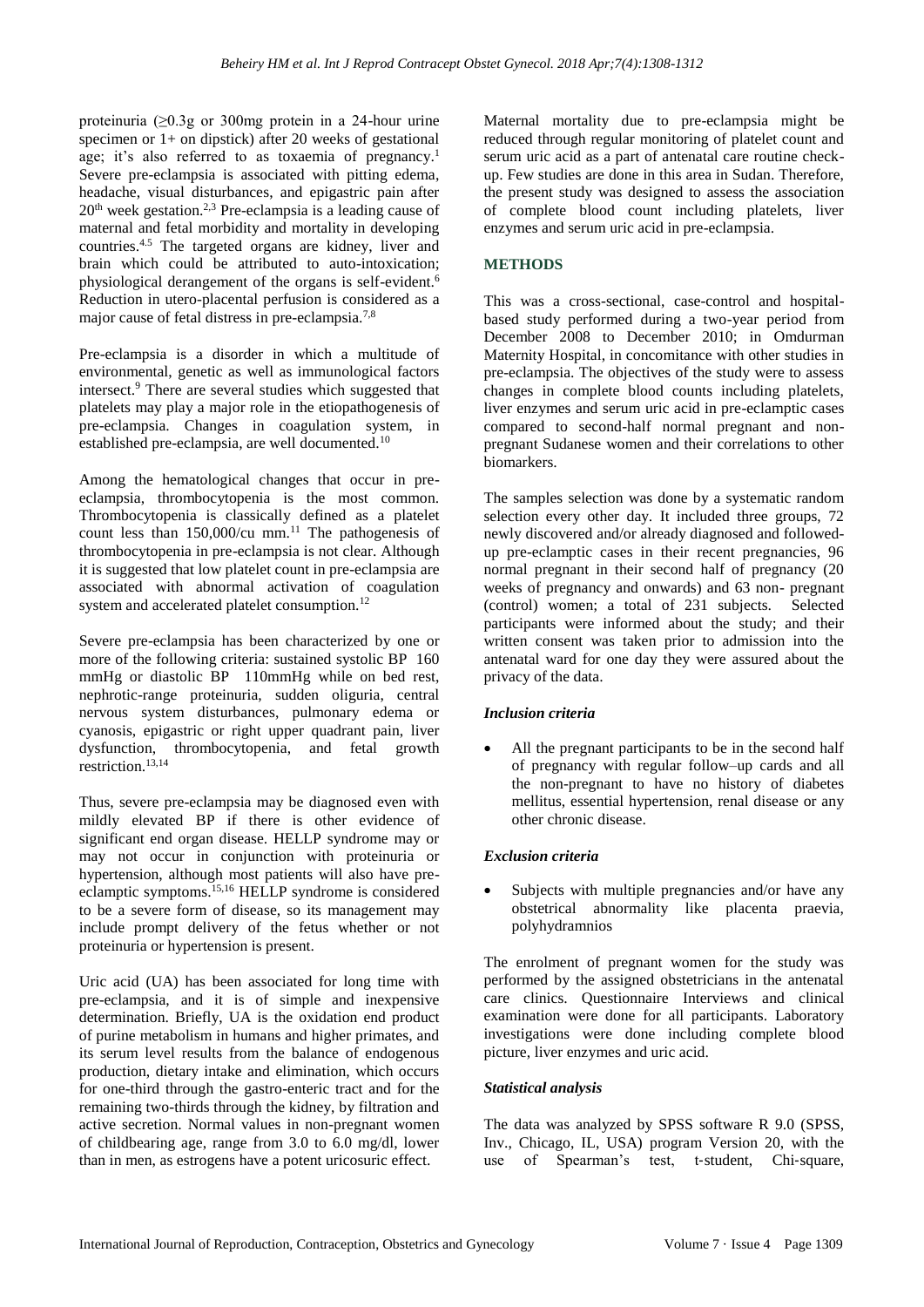Independent sample T-test and Bivariate correlation test. P≤0.05 was considered statistically significant.

## **RESULTS**

## *Platelets count (/mm<sup>3</sup> )*

There was a considerable statistical significant decrease in the mean platelets count of the pre-eclamptic  $(236.4/\text{mm}^3\pm8.3)$  compared to the non-pregnant group  $(322.0/\text{mm}^3 \pm 10.4)$  (P=0.0001) s well asto the normal pregnant (275.0/mm3 $\pm$ 8.9) (P = 0.003) (Tables 1 and 2 respectively) (Figure 1).



## **Figure 1: Histogram of platelets count (/mm3) in the three groups.**

#### *Hemoglobin (g/dl) levels*

The mean Hb concentration showed limited variation in values in the three groups. The mean Hb concentration of the pre-eclamptic  $(11.3g/dl \pm 1.7)$  was statistically significantly lower than that of the non-pregnant  $(12.1g/dl\pm0.2)$  (P=0.01) but not from that of the normal pregnant  $(11.4g/dl\pm0.1)$  (P=0.882) (Tables 1 and 2 respectively) (Figure 2).

## **Table 1: Comparisons of means between the nonpregnant and pre-eclamptic cases.**

| <b>Category of participant</b> |               | <b>Mean</b> ±SE | <b>P.</b><br>value |  |  |
|--------------------------------|---------------|-----------------|--------------------|--|--|
|                                | Non-pregnant  | $12.1 \pm 0.2$  | $0.005*$           |  |  |
| Hemoglobin                     | Pre-eclampsia | $11.3 \pm 1.5$  |                    |  |  |
| Platelets                      | Non-pregnant  | $322.0 \pm 0.4$ |                    |  |  |
|                                | Pre-eclampsia | $236.4 \pm 8.3$ | $0.000*$           |  |  |
| <b>Total WBC</b>               | Non-pregnant  | $7.3 \pm 0.3$   | 0.797              |  |  |
| count                          | Pre-eclampsia | $7.4 \pm 0.3$   |                    |  |  |

\*P-value  $(< 0.05)$  is significant.

## **Table 2: Comparisons of means between the nonpregnant and pre-eclamptic cases.**

| <b>Category of participant</b> |               | $\overline{\text{Mean} \pm \text{SE}}$ | Р.<br>value |  |
|--------------------------------|---------------|----------------------------------------|-------------|--|
| Hemoglobin                     | Pregnant      | $11.4 \pm 0.1$                         | 0.88        |  |
|                                | Pre-eclampsia | $11.3 \pm 1.5$                         |             |  |
| Platelets                      | Pregnant      | $275.0 \pm 8.9$                        | $0.003*$    |  |
|                                | Pre-eclampsia | $236.4 \pm 8.3$                        |             |  |
|                                | Pregnant      | $7.7 \pm 0.2$                          |             |  |
| <b>Total WBC</b>               | Pre-eclampsia | $7.4 \pm 0.3$                          | 0.27        |  |
| count                          | Pre-eclampsia | $0.342 \pm 0.01$                       |             |  |

\*P-value  $(< 0.05)$  is significant.



## **Figure 2: Histogram of hemoglobin levels (g/dl) in the three groups.**

## *White blood cells count (WBC) (x103/mm<sup>3</sup> )*

There was no statistical significant difference in the mean WBC count between the pre-eclamptic  $(7.4x103/mm3±0.3)$  and non-pregnant  $(7.3x103/mm3±0.3)$  (P=0.797) and between the preeclamptic and normal pregnant  $(7.7x103/mm3±0.2)$ (P=0.270) (Tables 1 and 2 respectively).

## *Serum alanine aminotransferase (U/L) activity*

Serum ALT of the normal pregnant group correlated significantly with serum AST  $(r=0.54, P=0.000)$ . In the pre-eclamptic cases, serum ALT correlated significantly with TWCC ( $r=0.26$ ,  $P=0.03$ ) and serum AST ( $r=0.65$ , P=0.000).

#### *Serum aspartate aminotransferase (U/L) activity*

Serum AST of the normal pregnant group correlated significantly with serum ALT (r=0.25, P=0.01). In the pre-eclamptic cases, serum AST correlated significantly with Hb  $(r=0.26, P=0.03)$ , serum ALT and serum uric acid (r=0.36, P=0.01).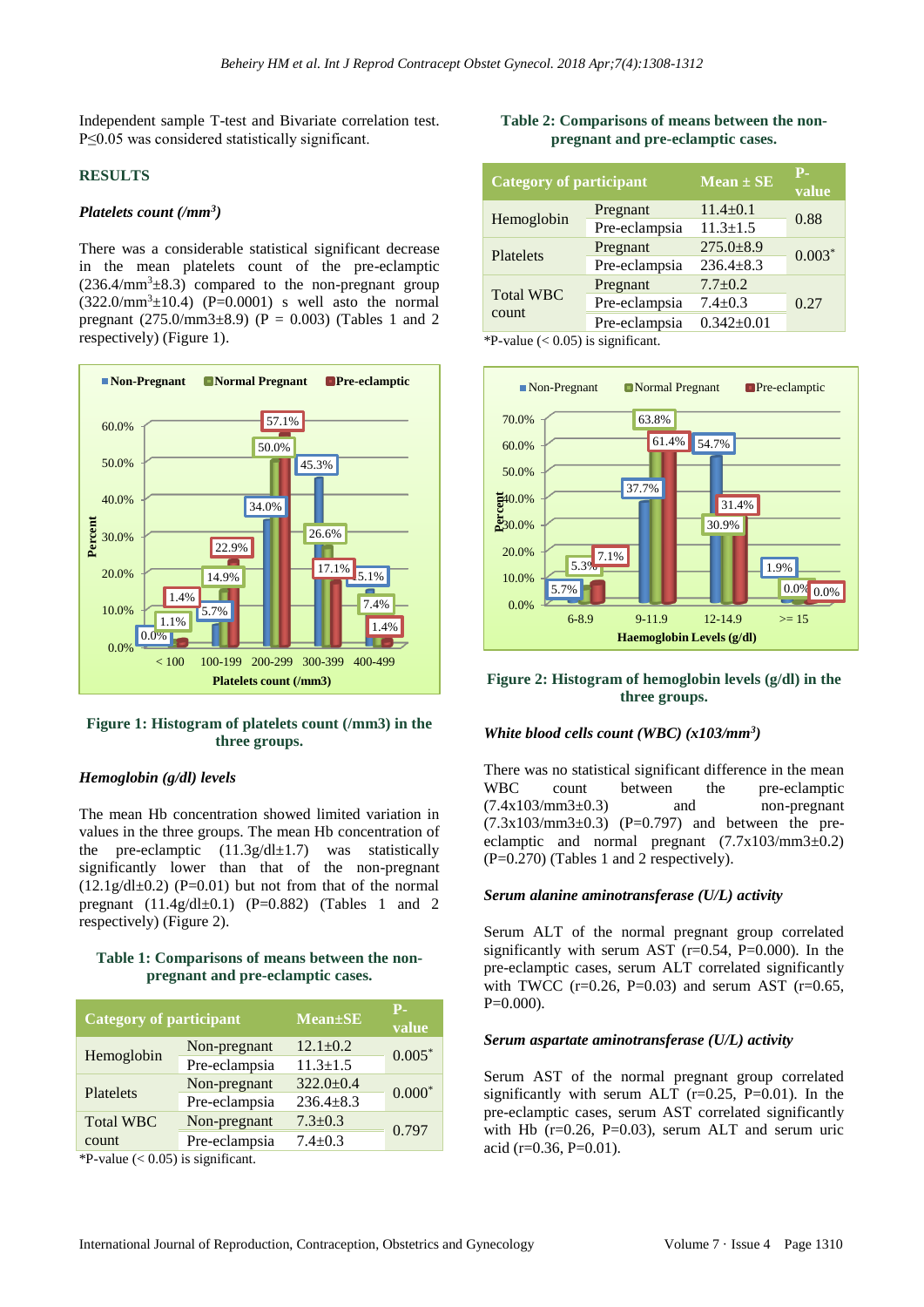| <b>Correlation</b>                |            | <b>SBP</b> | <b>DBP</b> | <b>MBP</b> | <b>UP</b> | <b>UTP</b><br>(gm/L) | H <sub>b</sub>           | <b>platelets</b> | <b>Total</b><br><b>WBC</b><br>count | <b>SA</b><br>(gm/L) | <b>SAT</b>               | <b>Serum</b><br>aspartate<br>transferase | <b>SUA</b><br>(mmol/L) |
|-----------------------------------|------------|------------|------------|------------|-----------|----------------------|--------------------------|------------------|-------------------------------------|---------------------|--------------------------|------------------------------------------|------------------------|
| H <sub>b</sub>                    | CC         | 0.11       | $-0.04$    | 0.02       | $-0.12$   | $-0.18$              | 1.00                     | $-0.03$          | $-0.01$                             | $-0.13$             | 0.15                     | 0.26                                     | 0.00                   |
|                                   | P<br>value | 0.381      | 0.728      | 0.859      | 0.325     | 0.155                | $\overline{\phantom{a}}$ | 0.792            | 0.942                               | .0268               | 0.234                    | 0.033                                    | 0.986                  |
| platelets                         | CC         | 0.29       | $-0.11$    | $-0.24$    | $-0.11$   | $-0.13$              | $-0.03$                  | 1.00             | 0.29                                | 0.18                | $-0.11$                  | $-0.12$                                  | $-0.14$                |
|                                   | P<br>value | 0.016      | 0.383      | 0.052      | 0.367     | 0.332                | 0.792                    | $\blacksquare$   | 0.014                               | 0.147               | 0.375                    | 0.331                                    | 0.246                  |
| Total<br><b>WBC</b><br>count      | CC         | 0.12       | 0.08       | 0.11       | $-0.14$   | 0.03                 | $-0.01$                  | 0.29             | 1.00                                | 0.23                | 0.26                     | 0.00                                     | $-0.07$                |
|                                   | P<br>value | 0.316      | 0.495      | 0.358      | 0.256     | 0.819                | 0.942                    | 0.014            |                                     | 0.059               | 0.034                    | 0.979                                    | 0.535                  |
| <b>SAT</b>                        | CC         | 0.06       | 0.15       | 0.10       | $-0.08$   | 0.13                 | 0.15                     | $-0.11$          | 0.26                                | 0.31                | 1.00                     | 0.65                                     | 0.07                   |
|                                   | P<br>value | 0.639      | 0.227      | 0.429      | 0.521     | 0.307                | 0.234                    | 0.375            | 0.034                               | 0.009               | $\overline{\phantom{a}}$ | 0.00                                     | 0.569                  |
| Serum<br>aspartate<br>transferase | CC         | 0.11       | 0.12       | 0.10       | 0.12      | 0.21                 | 0.26                     | $-0.12$          | 0.00                                | 0.08                | 0.65                     | 1.00                                     | 0.36                   |
|                                   | P<br>value | 0.36<br>3  | 0.343      | 0.407      | 0.338     | 0.11                 | 0.033                    | 0.331            | 0.979                               | 0.499               | 0.00                     | $\overline{\phantom{a}}$                 | 0.002                  |
| <b>SUA</b><br>(mmol/L)            | CC         | 0.16       | 0.22       | 0.22       | 0.17      | 0.29                 | 0.00                     | $-0.14$          | $-0.07$                             | $-0.49$             | 0.07                     | 0.36                                     | 1.00                   |
|                                   | P<br>value | 0.191      | 0.066      | 0.072      | 0.165     | 0.023                | 0.986                    | 0.246            | 0.535                               | 0.00                | 0.569                    | 0.002                                    |                        |

**Table 3: The correlations between the variables and displays the r and the p-values for the variables in the study.**

CC- Correlation coefficient, SBP- Systolic blood pressure, DBP- Diastolic blood pressure, MBP- Mean blood pressure, SAT-Serum alanine transferase, Hb- Hemoglobin, SUA- Serum uric acid, UTP- Urine total protein, SA- Serum albumin, UP- Urine protein



## **Figure 3: Histogram of liver transaminase AST (U/L) in the three groups.**

The correlation coefficient between the hemoglobin and the serum uric acid was 0.00 which signifies no correlation between the two variables. On the other hand, statistical significance between the following variables was observed. Platelets and systolic blood pressure (p-0.016); uric acid and serum albumin (p-0.000); uric acid and AST (p-0.002) and AST and hemoglobin (0.033).

In reference to the earlier publication which investigated Cystatin C as a better indicator of the glomerular filtration rate, which concluded that, an increment in the levels of Cystatin C correlated positively with pregnancy and more so with pre-eclampsia. Cystatin C concentrations also were observed to correlate negatively with the serum album and positively with serum aspartate aminotransferase with significance. Serum cystatin C correlated with serum albumin  $(r=-0.41, P=0.0001)$ , serum aspartate aminotransferase  $(r=0.26, P=0.03)$  and serum uric acid  $(r=0.60, P=0.0001)$  in the pre-eclamptic group.

#### **DISCUSSION**

Pre-eclampsia is a serious disorder of pregnancy with unknown ethological factors that may occur at any stage of second or third trimester of pregnancy.17,18

There was a considerable statistical significant decrease in mean platelets count of the pre-eclamptic (236.4 / mm3±8.3) compared to the non-pregnant group  $(322.0/\text{mm}3\pm10.4)$   $(P=0.0001)$  and to the normal pregnant  $(275.0/\text{mm}3\pm8.9)$  (P = 0.003); this may be explained by hemodilution; whereas further decrease was due to pre-eclampsia.<sup>19</sup>

The mean Hb concentration showed limited variation in values in the three groups. The mean Hb concentration of the pre-eclamptic  $(11.3g/dl \pm 1.7)$  was statistically significantly lower than that of the non-pregnant  $(12.1g/dl\pm0.2)$  (P=0.01) but not than from that of the normal pregnant  $(11.4g/dl\pm0.1)$  (P=0.882) this could be attributed to hemodilution in normal pregnancy.